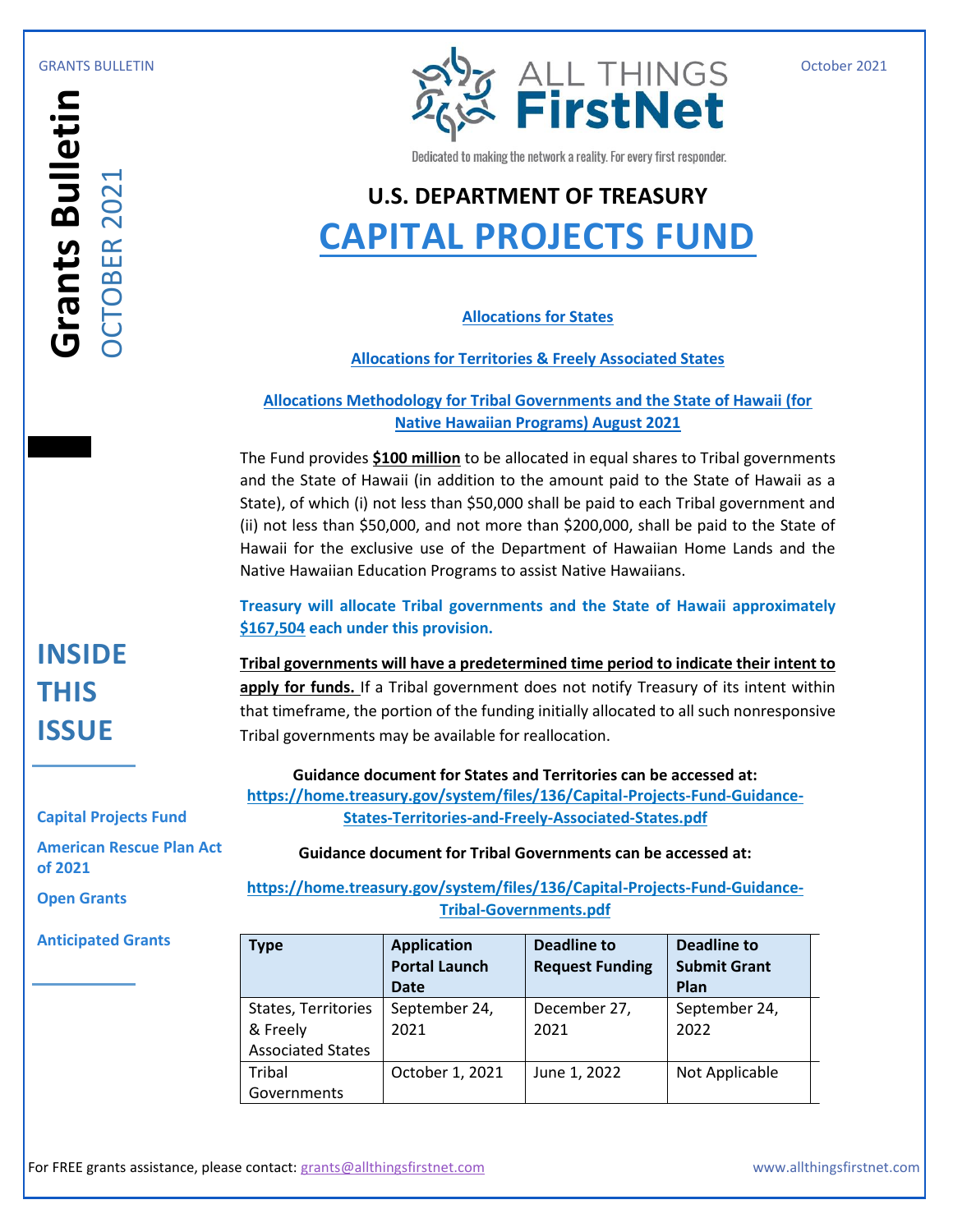### GRANTS BULLETIN October 2021

# **AMERICAN RESCUE PLAN ACT (ARPA) OF 2021**

The American Rescue Plan Act (ARPA) of 2021 is latest relief package for COVID-19 which provides \$1.9 trillion in mandatory funding, program changes, and tax policies aimed at mitigating the continuing effects of the pandemic. The U.S. Department of Treasury has published the Interim Final Rule (Guidance) and State and Local Aid Allocations. For more information, please visit the following website:

[https://home.treasury.gov/policy-issues/coronavirus/assistance-for-state-local-and-tribal-governments/state](https://home.treasury.gov/policy-issues/coronavirus/assistance-for-state-local-and-tribal-governments/state-and-local-fiscal-recovery-fund/tribal-governments)[and-local-fiscal-recovery-fund/tribal-governments](https://home.treasury.gov/policy-issues/coronavirus/assistance-for-state-local-and-tribal-governments/state-and-local-fiscal-recovery-fund/tribal-governments)

The National Conference of State Legislatures has published a great summary on the funding that was appropriated in this Act. For information on this summary, please visit the following website:

<https://www.ncsl.org/ncsl-in-dc/publications-and-resources/american-rescue-plan-act-of-2021.aspx>

There are various federal agencies charged with administering the different appropriations. These include the following:

### **U.S. Department of Agriculture**

<https://www.usda.gov/arp>

### **U.S. Department of Education**

[https://www.ed.gov/news/press-releases/department-education-announces-american-rescue-plan-funds-all-](https://www.ed.gov/news/press-releases/department-education-announces-american-rescue-plan-funds-all-50-states-puerto-rico-and-district-columbia-help-schools-reopen)[50-states-puerto-rico-and-district-columbia-help-schools-reopen](https://www.ed.gov/news/press-releases/department-education-announces-american-rescue-plan-funds-all-50-states-puerto-rico-and-district-columbia-help-schools-reopen)

### **U.S. Department of Energy**

<https://arpa-e-foa.energy.gov/>

### **U.S. Department of Health & Human Services**

<https://bphc.hrsa.gov/program-opportunities/american-rescue-plan>

### **U.S. Department of Transportation**

<https://www.transit.dot.gov/funding/american-rescue-plan-act-2021>

### **Federal Communications Commission**

<https://www.fcc.gov/document/fcc-launch-717-billion-connectivity-fund-program-0>

### **Veteran's Health Administration**

[https://blogs.va.gov/VAntage/86147/american-rescue-plan-aids-va-helping-veterans](https://blogs.va.gov/VAntage/86147/american-rescue-plan-aids-va-helping-veterans/)**[/](https://blogs.va.gov/VAntage/86147/american-rescue-plan-aids-va-helping-veterans/)**

Currently, there are other federal funding resources to consider when looking to address, among other capability gaps, the expansion of broadband capabilities. These programs include, but *are not limited to*, the following:

### **[Rural Digital Opportunity Fund](https://www.fcc.gov/document/fcc-launches-20-billion-rural-digital-opportunity-fund-0)**

Currently Active: Anticipating a Phase II

**H.R. 3684 - [\\$1.2 Trillion Infrastructure Investment and Jobs Act](https://www.congress.gov/bill/117th-congress/house-bill/3684/text)**

For FREE grants assistance, please contact[: grants@allthingsfirstnet.com](mailto:grants@allthingsfirstnet.com) www.allthingsfirstnet.com www.allthingsfirstnet.com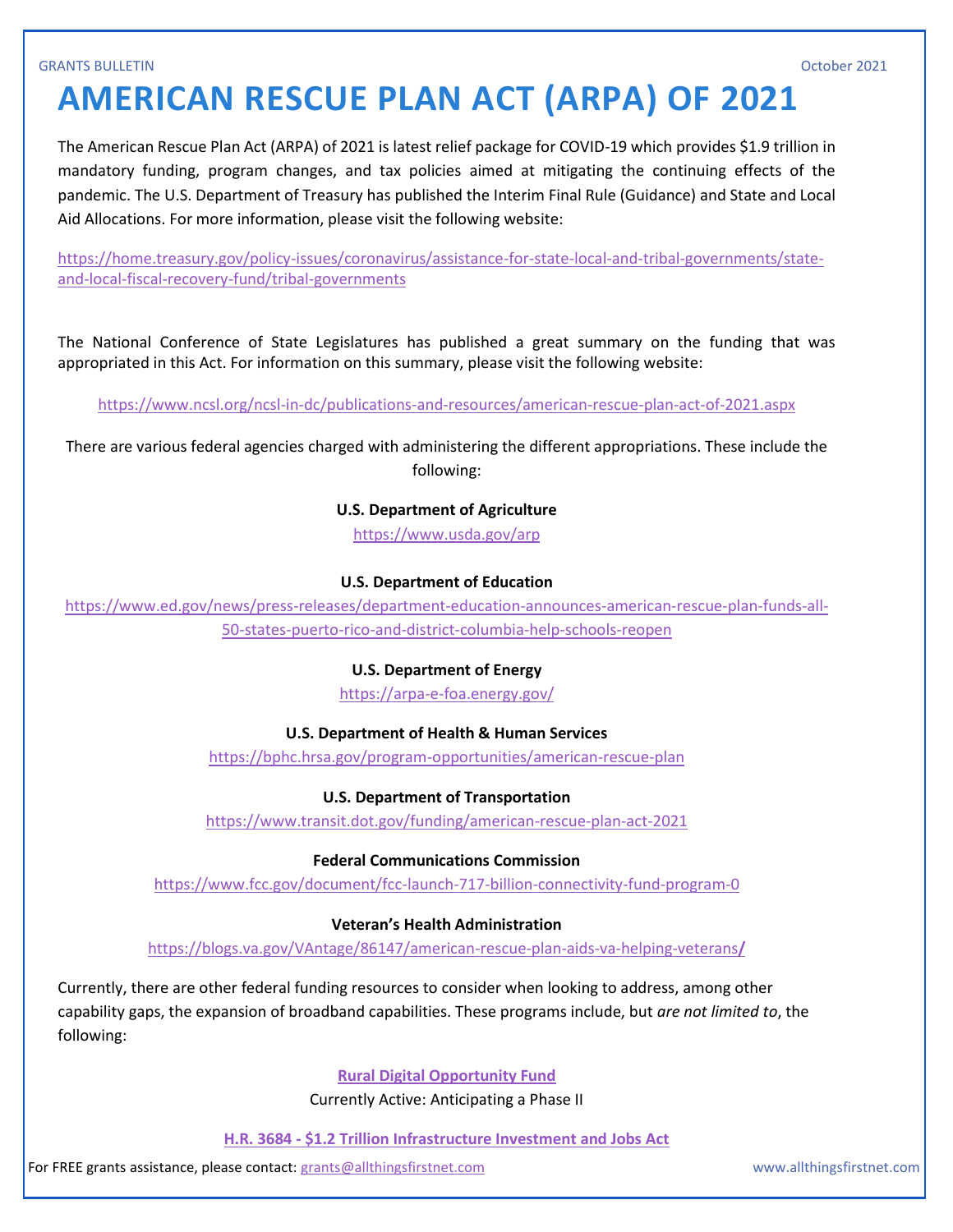# **OPEN GRANTS**

### **BUILDING RESILIENT INFRASTRUCTURE and COMMUNITIES**

Application Period Opened: Sept. 30, 2021

**Application Deadline: Jan. 28, 2022 (3:00 p.m. Eastern Standard Time)**

**[FY2021 BRIC Notice of Funding Opportunity](https://www.fema.gov/sites/default/files/documents/fema_nofo-fiscal-year-2021-building-resilient-infrastructure.pdf)**

To apply, please visit **[https://go.fema.gov/.](https://go.fema.gov/)**

## **NTIA CONNECTING MINORITY COMMUNITIES PILOT PROGRAM**

Department of Commerce's NTIA to Begin Accepting Applications for \$268 Million Connecting Minority Communities Pilot Program

**Grants.gov Deadline: December 1, 2021 at 11:59 pm ET**

Detailed information about this grant can be accessed at: <https://www.grants.gov/web/grants/view-opportunity.html?oppId=335076>

# **ANTICIPATED GRANTS**

### **DEPARTMENT OF JUSTICE**

▸ School Violence Prevention Program – Anticipated to open for application: **TBD**

### **DEPARTMENT OF TRANSPORTATION GRANTS**

Anticipated to open for application: **TBD**

- ▸ FMCSA High Priority (HP) Commercial Motor Vehicle (CMV)
- ▸ FMCSA High Priority (HP) and High Priority Innovative Technology Deployment (HP-ITD)

### **DEPARTMENT OF HOMELAND SECURITY GRANTS**

### Anticipated to open for application**: TBD**

▸ Assistance to Firefighters Grant (AFG)

### **DEPARTMENT OF AGRICULTURE GRANTS**

Anticipated to open for application in January, 2022

- ▸ Community Connect
- Anticipated to open for application in May, 2022
	- ▸ Distance Learning & Telemedicine Program

### **DEPARTMENT OF HOMELAND SECURITY**

### Anticipated to open for application in February, 2022

- ▸ Homeland Security Grant Program (HSGP)
	- State Homeland Security Program (SHSP)
	- Urban Area Security Initiative (UASI)
	- Operation StoneGarden (OPSG)
- ▸ Emergency Management Performance Grant (EMPG)
- ▸ Intercity Bus Security Grant Program (IBSGP)
- ▸ Intercity Passenger Rail Security Grant Program (IPR)
- ▸ Port Security Grant Program (PSGP)
- ▸ Transit Security Grant Program (TSGP)

For FREE grants assistance, please contact[: grants@allthingsfirstnet.com](mailto:grants@allthingsfirstnet.com) www.allthingsfirstnet.com www.allthingsfirstnet.com